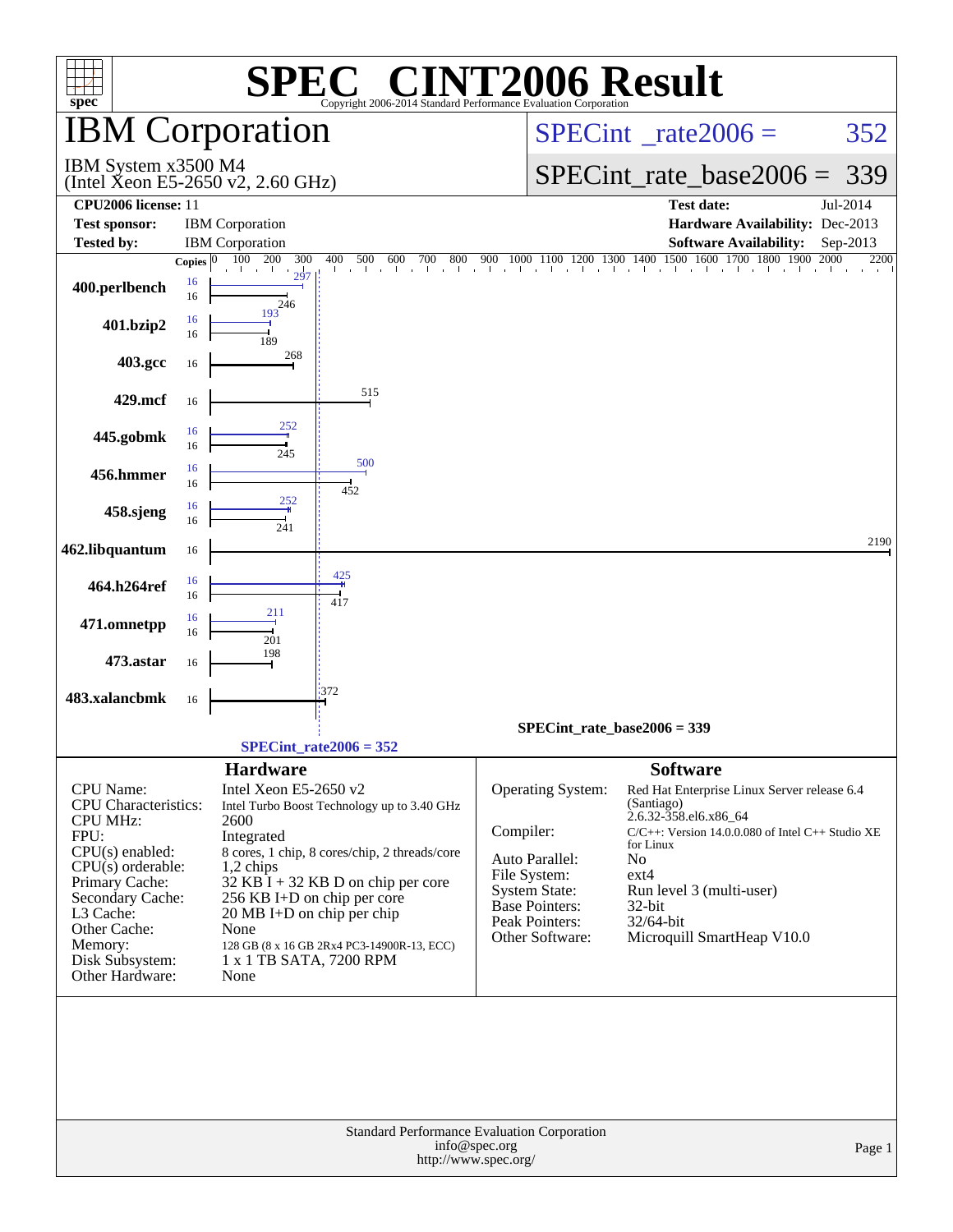

### IBM Corporation

## SPECint rate $2006 = 352$

#### IBM System x3500 M4

(Intel Xeon E5-2650 v2, 2.60 GHz)

[SPECint\\_rate\\_base2006 =](http://www.spec.org/auto/cpu2006/Docs/result-fields.html#SPECintratebase2006) 339

**[CPU2006 license:](http://www.spec.org/auto/cpu2006/Docs/result-fields.html#CPU2006license)** 11 **[Test date:](http://www.spec.org/auto/cpu2006/Docs/result-fields.html#Testdate)** Jul-2014 **[Test sponsor:](http://www.spec.org/auto/cpu2006/Docs/result-fields.html#Testsponsor)** IBM Corporation **[Hardware Availability:](http://www.spec.org/auto/cpu2006/Docs/result-fields.html#HardwareAvailability)** Dec-2013 **[Tested by:](http://www.spec.org/auto/cpu2006/Docs/result-fields.html#Testedby)** IBM Corporation **[Software Availability:](http://www.spec.org/auto/cpu2006/Docs/result-fields.html#SoftwareAvailability)** Sep-2013

#### **[Results Table](http://www.spec.org/auto/cpu2006/Docs/result-fields.html#ResultsTable)**

|                    | <b>Base</b>   |                |       |                                                                                                          |            |                |       | <b>Peak</b>   |                |              |                |              |                |              |
|--------------------|---------------|----------------|-------|----------------------------------------------------------------------------------------------------------|------------|----------------|-------|---------------|----------------|--------------|----------------|--------------|----------------|--------------|
| <b>Benchmark</b>   | <b>Copies</b> | <b>Seconds</b> | Ratio | <b>Seconds</b>                                                                                           | Ratio      | <b>Seconds</b> | Ratio | <b>Copies</b> | <b>Seconds</b> | <b>Ratio</b> | <b>Seconds</b> | <b>Ratio</b> | <b>Seconds</b> | <b>Ratio</b> |
| 400.perlbench      | 16            | 635            | 246   | 635                                                                                                      | 246        | 635            | 246   | 16            | 525            | 298          | 526            | 297          | 526            | 297          |
| 401.bzip2          | 16            | 816            | 189   | 819                                                                                                      | <u>189</u> | 826            | 187   | 16            | 801            | 193          | 799            | 193          | 803            | 192          |
| $403.\mathrm{gcc}$ | 16            | 480            | 268   | 480                                                                                                      | 268        | 485            | 265   | 16            | 480            | 268          | 480            | 268          | 485            | 265          |
| $429$ .mcf         | 16            | 283            | 515   | 283                                                                                                      | 516        | 284            | 514   | 16            | 283            | 515          | 283            | 516          | 284            | 514          |
| $445$ .gobmk       | 16            | 693            | 242   | 686                                                                                                      | 245        | 682            | 246   | 16            | 681            | 246          | 666            | 252          | 664            | 253          |
| 456.hmmer          | 16            | 330            | 452   | 330                                                                                                      | 452        | 330            | 453   | 16            | 298            | 500          | 298            | 501          | 298            | 500          |
| $458$ .sjeng       | 16            | 804            | 241   | 802                                                                                                      | 241        | 800            | 242   | 16            | 775            | 250          | 768            | 252          | 749            | 259          |
| 462.libquantum     | 16            | 151            | 2190  | 151                                                                                                      | 2190       | 151            | 2190  | 16            | <u>151</u>     | 2190         | 151            | 2190         | 151            | 2190         |
| 464.h264ref        | 16            | 853            | 415   | 848                                                                                                      | 417        | 842            | 420l  | 16            | 834            | 425          | 821            | 431          | 839            | 422          |
| 471.omnetpp        | 16            | 497            | 201   | 496                                                                                                      | 202        | 500            | 200   | 16            | 475            | 210          | 474            | 211          | 475            | <u>211</u>   |
| 473.astar          | 16            | 566            | 198   | 567                                                                                                      | 198        | 564            | 199   | 16            | 566            | 198          | 567            | 198          | 564            | 199          |
| 483.xalancbmk      | 16            | 297            | 372   | 297                                                                                                      | 372        | 298            | 370l  | 16            | 297            | 372          | 297            | 372          | 298            | 370          |
|                    |               |                |       | Results appear in the order in which they were run. Bold underlined text indicates a median measurement. |            |                |       |               |                |              |                |              |                |              |

#### **[Submit Notes](http://www.spec.org/auto/cpu2006/Docs/result-fields.html#SubmitNotes)**

 The taskset mechanism was used to bind copies to processors. The config file option 'submit' was used to generate taskset commands to bind each copy to a specific processor. For details, please see the config file.

#### **[Operating System Notes](http://www.spec.org/auto/cpu2006/Docs/result-fields.html#OperatingSystemNotes)**

 Stack size set to unlimited using "ulimit -s unlimited" Zone reclaim mode enabled with: echo 1 > /proc/sys/vm/zone\_reclaim\_mode Intel Idle Driver disabled with the following Linux kernel parameter in /etc/grub.conf: intel\_idle.max\_cstate=0

#### **[Platform Notes](http://www.spec.org/auto/cpu2006/Docs/result-fields.html#PlatformNotes)**

 BIOS setting: Operating Mode set to Maximum Performance Sysinfo program /home/SPECcpu-20140116-ic14.0/config/sysinfo.rev6818 \$Rev: 6818 \$ \$Date:: 2012-07-17 #\$ e86d102572650a6e4d596a3cee98f191 running on x3500M4 Sat Jul 26 15:45:25 2014

 This section contains SUT (System Under Test) info as seen by some common utilities. To remove or add to this section, see: <http://www.spec.org/cpu2006/Docs/config.html#sysinfo>

 From /proc/cpuinfo model name : Intel(R) Xeon(R) CPU E5-2650 v2 @ 2.60GHz 1 "physical id"s (chips) Continued on next page

> Standard Performance Evaluation Corporation [info@spec.org](mailto:info@spec.org) <http://www.spec.org/>

Page 2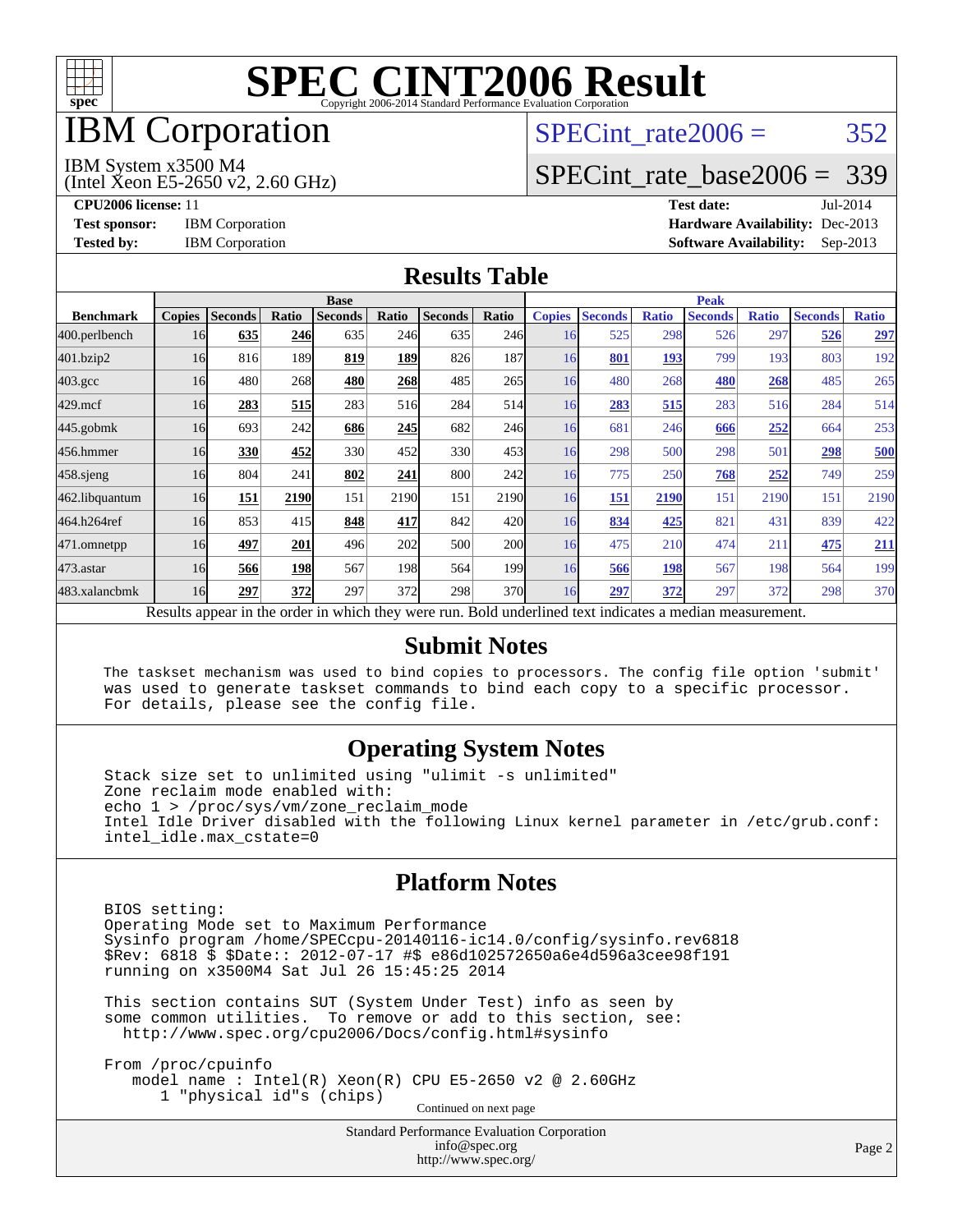

**IBM** Corporation

SPECint rate $2006 = 352$ 

(Intel Xeon E5-2650 v2, 2.60 GHz) IBM System x3500 M4

[SPECint\\_rate\\_base2006 =](http://www.spec.org/auto/cpu2006/Docs/result-fields.html#SPECintratebase2006) 339

**[CPU2006 license:](http://www.spec.org/auto/cpu2006/Docs/result-fields.html#CPU2006license)** 11 **[Test date:](http://www.spec.org/auto/cpu2006/Docs/result-fields.html#Testdate)** Jul-2014 **[Test sponsor:](http://www.spec.org/auto/cpu2006/Docs/result-fields.html#Testsponsor)** IBM Corporation **[Hardware Availability:](http://www.spec.org/auto/cpu2006/Docs/result-fields.html#HardwareAvailability)** Dec-2013 **[Tested by:](http://www.spec.org/auto/cpu2006/Docs/result-fields.html#Testedby)** IBM Corporation **[Software Availability:](http://www.spec.org/auto/cpu2006/Docs/result-fields.html#SoftwareAvailability)** Sep-2013

#### **[Platform Notes \(Continued\)](http://www.spec.org/auto/cpu2006/Docs/result-fields.html#PlatformNotes)**

 16 "processors" cores, siblings (Caution: counting these is hw and system dependent. The following excerpts from /proc/cpuinfo might not be reliable. Use with caution.) cpu cores : 8 siblings : 16 physical 0: cores 0 1 2 3 4 5 6 7 cache size : 20480 KB From /proc/meminfo<br>MemTotal: 132274064 kB HugePages\_Total: 0 Hugepagesize: 2048 kB /usr/bin/lsb\_release -d Red Hat Enterprise Linux Server release 6.4 (Santiago) From /etc/\*release\* /etc/\*version\* redhat-release: Red Hat Enterprise Linux Server release 6.4 (Santiago) system-release: Red Hat Enterprise Linux Server release 6.4 (Santiago) system-release-cpe: cpe:/o:redhat:enterprise\_linux:6server:ga:server uname -a: Linux x3500M4 2.6.32-358.el6.x86\_64 #1 SMP Tue Jan 29 11:47:41 EST 2013 x86\_64 x86\_64 x86\_64 GNU/Linux run-level 3 Jul 25 17:53 SPEC is set to: /home/SPECcpu-20140116-ic14.0 Filesystem Type Size Used Avail Use% Mounted on /dev/mapper/vg\_intelcrb-lv\_home ext4 863G 40G 780G 5% /home Additional information from dmidecode: BIOS IBM -[TKE133FUS-1.50]- 07/26/2013 Memory: 16x Not Specified Not Specified 8x Samsung M393B2G70QH0-CMA 16 GB 1867 MHz 2 rank (End of data from sysinfo program) **[General Notes](http://www.spec.org/auto/cpu2006/Docs/result-fields.html#GeneralNotes)** Environment variables set by runspec before the start of the run: LD\_LIBRARY\_PATH = "/home/SPECcpu-20140116-ic14.0/libs/32:/home/SPECcpu-20140116-ic14.0/libs/64:/home/SPECcpu-20140116-ic14.0/sh" Binaries compiled on a system with 1x Core i7-860 CPU + 8GB

 memory using RedHat EL 6.4 Transparent Huge Pages enabled with: echo always > /sys/kernel/mm/redhat\_transparent\_hugepage/enabled

> Standard Performance Evaluation Corporation [info@spec.org](mailto:info@spec.org) <http://www.spec.org/>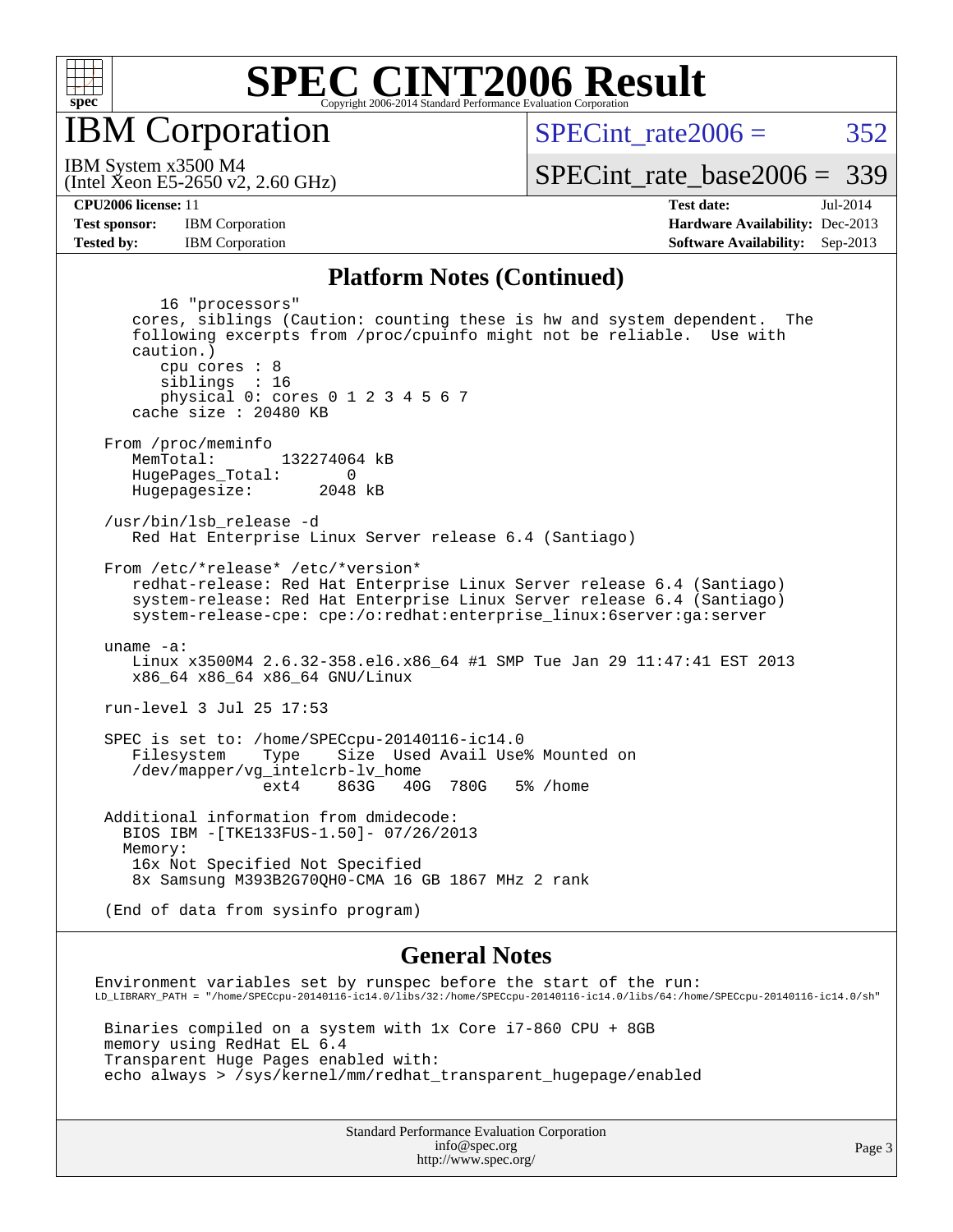

#### IBM Corporation

SPECint rate $2006 = 352$ 

(Intel Xeon E5-2650 v2, 2.60 GHz) IBM System x3500 M4

[SPECint\\_rate\\_base2006 =](http://www.spec.org/auto/cpu2006/Docs/result-fields.html#SPECintratebase2006) 339

**[Test sponsor:](http://www.spec.org/auto/cpu2006/Docs/result-fields.html#Testsponsor)** IBM Corporation **[Hardware Availability:](http://www.spec.org/auto/cpu2006/Docs/result-fields.html#HardwareAvailability)** Dec-2013

**[CPU2006 license:](http://www.spec.org/auto/cpu2006/Docs/result-fields.html#CPU2006license)** 11 **[Test date:](http://www.spec.org/auto/cpu2006/Docs/result-fields.html#Testdate)** Jul-2014 **[Tested by:](http://www.spec.org/auto/cpu2006/Docs/result-fields.html#Testedby)** IBM Corporation **[Software Availability:](http://www.spec.org/auto/cpu2006/Docs/result-fields.html#SoftwareAvailability)** Sep-2013

### **[Base Compiler Invocation](http://www.spec.org/auto/cpu2006/Docs/result-fields.html#BaseCompilerInvocation)**

[C benchmarks](http://www.spec.org/auto/cpu2006/Docs/result-fields.html#Cbenchmarks):  $\text{icc}$   $-\text{m32}$ 

[C++ benchmarks:](http://www.spec.org/auto/cpu2006/Docs/result-fields.html#CXXbenchmarks) [icpc -m32](http://www.spec.org/cpu2006/results/res2014q3/cpu2006-20140728-30641.flags.html#user_CXXbase_intel_icpc_4e5a5ef1a53fd332b3c49e69c3330699)

#### **[Base Portability Flags](http://www.spec.org/auto/cpu2006/Docs/result-fields.html#BasePortabilityFlags)**

 400.perlbench: [-DSPEC\\_CPU\\_LINUX\\_IA32](http://www.spec.org/cpu2006/results/res2014q3/cpu2006-20140728-30641.flags.html#b400.perlbench_baseCPORTABILITY_DSPEC_CPU_LINUX_IA32) 462.libquantum: [-DSPEC\\_CPU\\_LINUX](http://www.spec.org/cpu2006/results/res2014q3/cpu2006-20140728-30641.flags.html#b462.libquantum_baseCPORTABILITY_DSPEC_CPU_LINUX) 483.xalancbmk: [-DSPEC\\_CPU\\_LINUX](http://www.spec.org/cpu2006/results/res2014q3/cpu2006-20140728-30641.flags.html#b483.xalancbmk_baseCXXPORTABILITY_DSPEC_CPU_LINUX)

#### **[Base Optimization Flags](http://www.spec.org/auto/cpu2006/Docs/result-fields.html#BaseOptimizationFlags)**

[C benchmarks](http://www.spec.org/auto/cpu2006/Docs/result-fields.html#Cbenchmarks):

[-xSSE4.2](http://www.spec.org/cpu2006/results/res2014q3/cpu2006-20140728-30641.flags.html#user_CCbase_f-xSSE42_f91528193cf0b216347adb8b939d4107) [-ipo](http://www.spec.org/cpu2006/results/res2014q3/cpu2006-20140728-30641.flags.html#user_CCbase_f-ipo) [-O3](http://www.spec.org/cpu2006/results/res2014q3/cpu2006-20140728-30641.flags.html#user_CCbase_f-O3) [-no-prec-div](http://www.spec.org/cpu2006/results/res2014q3/cpu2006-20140728-30641.flags.html#user_CCbase_f-no-prec-div) [-opt-prefetch](http://www.spec.org/cpu2006/results/res2014q3/cpu2006-20140728-30641.flags.html#user_CCbase_f-opt-prefetch) [-opt-mem-layout-trans=3](http://www.spec.org/cpu2006/results/res2014q3/cpu2006-20140728-30641.flags.html#user_CCbase_f-opt-mem-layout-trans_a7b82ad4bd7abf52556d4961a2ae94d5)

[C++ benchmarks:](http://www.spec.org/auto/cpu2006/Docs/result-fields.html#CXXbenchmarks)

[-xSSE4.2](http://www.spec.org/cpu2006/results/res2014q3/cpu2006-20140728-30641.flags.html#user_CXXbase_f-xSSE42_f91528193cf0b216347adb8b939d4107) [-ipo](http://www.spec.org/cpu2006/results/res2014q3/cpu2006-20140728-30641.flags.html#user_CXXbase_f-ipo) [-O3](http://www.spec.org/cpu2006/results/res2014q3/cpu2006-20140728-30641.flags.html#user_CXXbase_f-O3) [-no-prec-div](http://www.spec.org/cpu2006/results/res2014q3/cpu2006-20140728-30641.flags.html#user_CXXbase_f-no-prec-div) [-opt-prefetch](http://www.spec.org/cpu2006/results/res2014q3/cpu2006-20140728-30641.flags.html#user_CXXbase_f-opt-prefetch) [-opt-mem-layout-trans=3](http://www.spec.org/cpu2006/results/res2014q3/cpu2006-20140728-30641.flags.html#user_CXXbase_f-opt-mem-layout-trans_a7b82ad4bd7abf52556d4961a2ae94d5) [-Wl,-z,muldefs](http://www.spec.org/cpu2006/results/res2014q3/cpu2006-20140728-30641.flags.html#user_CXXbase_link_force_multiple1_74079c344b956b9658436fd1b6dd3a8a) [-L/sh -lsmartheap](http://www.spec.org/cpu2006/results/res2014q3/cpu2006-20140728-30641.flags.html#user_CXXbase_SmartHeap_32f6c82aa1ed9c52345d30cf6e4a0499)

#### **[Base Other Flags](http://www.spec.org/auto/cpu2006/Docs/result-fields.html#BaseOtherFlags)**

[C benchmarks](http://www.spec.org/auto/cpu2006/Docs/result-fields.html#Cbenchmarks):

403.gcc: [-Dalloca=\\_alloca](http://www.spec.org/cpu2006/results/res2014q3/cpu2006-20140728-30641.flags.html#b403.gcc_baseEXTRA_CFLAGS_Dalloca_be3056838c12de2578596ca5467af7f3)

#### **[Peak Compiler Invocation](http://www.spec.org/auto/cpu2006/Docs/result-fields.html#PeakCompilerInvocation)**

[C benchmarks \(except as noted below\)](http://www.spec.org/auto/cpu2006/Docs/result-fields.html#Cbenchmarksexceptasnotedbelow): [icc -m32](http://www.spec.org/cpu2006/results/res2014q3/cpu2006-20140728-30641.flags.html#user_CCpeak_intel_icc_5ff4a39e364c98233615fdd38438c6f2) 400.perlbench: [icc -m64](http://www.spec.org/cpu2006/results/res2014q3/cpu2006-20140728-30641.flags.html#user_peakCCLD400_perlbench_intel_icc_64bit_bda6cc9af1fdbb0edc3795bac97ada53) 401.bzip2: [icc -m64](http://www.spec.org/cpu2006/results/res2014q3/cpu2006-20140728-30641.flags.html#user_peakCCLD401_bzip2_intel_icc_64bit_bda6cc9af1fdbb0edc3795bac97ada53)

456.hmmer: [icc -m64](http://www.spec.org/cpu2006/results/res2014q3/cpu2006-20140728-30641.flags.html#user_peakCCLD456_hmmer_intel_icc_64bit_bda6cc9af1fdbb0edc3795bac97ada53)

458.sjeng: [icc -m64](http://www.spec.org/cpu2006/results/res2014q3/cpu2006-20140728-30641.flags.html#user_peakCCLD458_sjeng_intel_icc_64bit_bda6cc9af1fdbb0edc3795bac97ada53)

```
C++ benchmarks: 
icpc -m32
```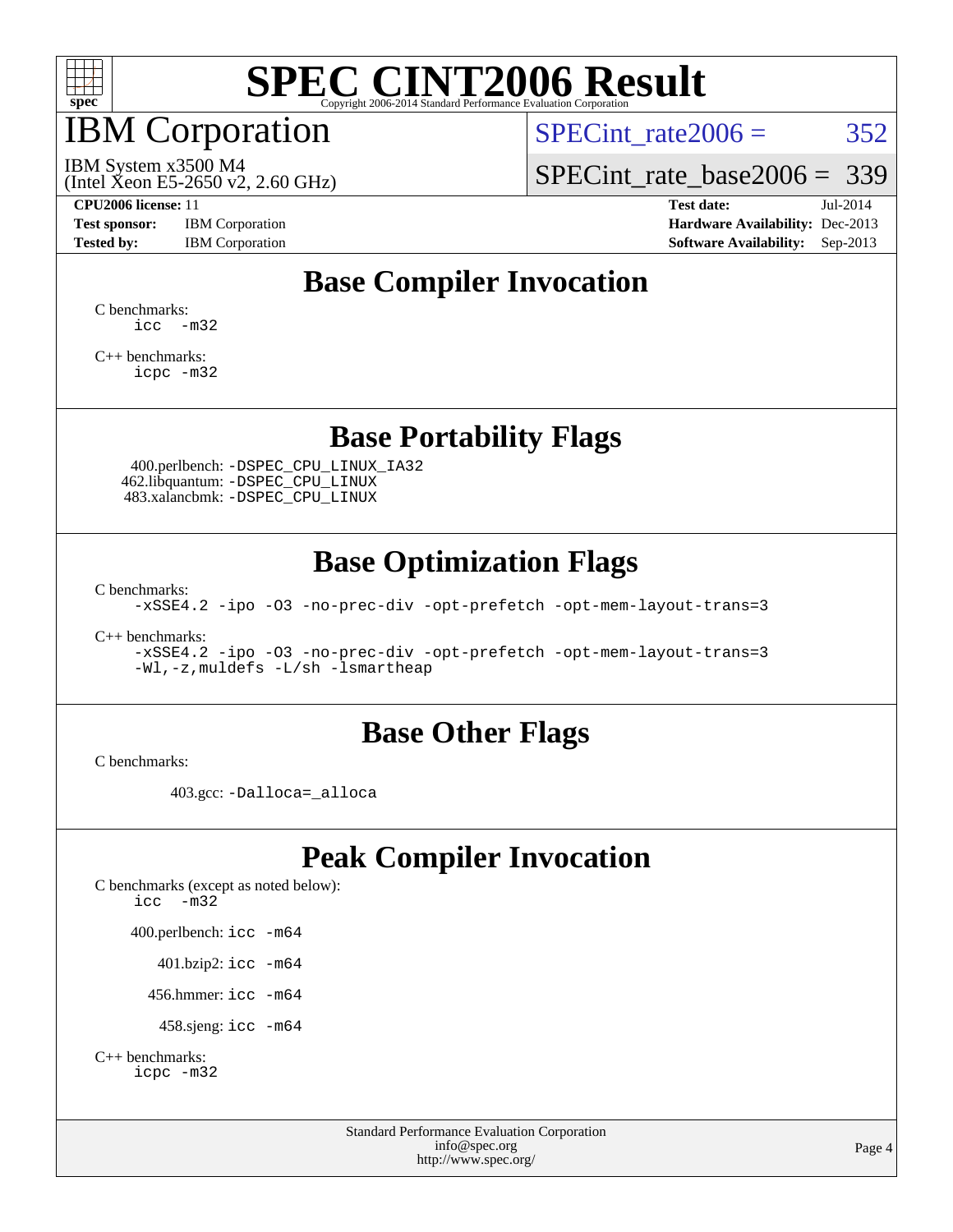

IBM Corporation

SPECint rate $2006 = 352$ 

(Intel Xeon E5-2650 v2, 2.60 GHz) IBM System x3500 M4

SPECint rate base  $2006 = 339$ 

**[CPU2006 license:](http://www.spec.org/auto/cpu2006/Docs/result-fields.html#CPU2006license)** 11 **[Test date:](http://www.spec.org/auto/cpu2006/Docs/result-fields.html#Testdate)** Jul-2014 **[Test sponsor:](http://www.spec.org/auto/cpu2006/Docs/result-fields.html#Testsponsor)** IBM Corporation **[Hardware Availability:](http://www.spec.org/auto/cpu2006/Docs/result-fields.html#HardwareAvailability)** Dec-2013 **[Tested by:](http://www.spec.org/auto/cpu2006/Docs/result-fields.html#Testedby)** IBM Corporation **[Software Availability:](http://www.spec.org/auto/cpu2006/Docs/result-fields.html#SoftwareAvailability)** Sep-2013

#### **[Peak Portability Flags](http://www.spec.org/auto/cpu2006/Docs/result-fields.html#PeakPortabilityFlags)**

 400.perlbench: [-DSPEC\\_CPU\\_LP64](http://www.spec.org/cpu2006/results/res2014q3/cpu2006-20140728-30641.flags.html#b400.perlbench_peakCPORTABILITY_DSPEC_CPU_LP64) [-DSPEC\\_CPU\\_LINUX\\_X64](http://www.spec.org/cpu2006/results/res2014q3/cpu2006-20140728-30641.flags.html#b400.perlbench_peakCPORTABILITY_DSPEC_CPU_LINUX_X64) 401.bzip2: [-DSPEC\\_CPU\\_LP64](http://www.spec.org/cpu2006/results/res2014q3/cpu2006-20140728-30641.flags.html#suite_peakCPORTABILITY401_bzip2_DSPEC_CPU_LP64) 456.hmmer: [-DSPEC\\_CPU\\_LP64](http://www.spec.org/cpu2006/results/res2014q3/cpu2006-20140728-30641.flags.html#suite_peakCPORTABILITY456_hmmer_DSPEC_CPU_LP64) 458.sjeng: [-DSPEC\\_CPU\\_LP64](http://www.spec.org/cpu2006/results/res2014q3/cpu2006-20140728-30641.flags.html#suite_peakCPORTABILITY458_sjeng_DSPEC_CPU_LP64) 462.libquantum: [-DSPEC\\_CPU\\_LINUX](http://www.spec.org/cpu2006/results/res2014q3/cpu2006-20140728-30641.flags.html#b462.libquantum_peakCPORTABILITY_DSPEC_CPU_LINUX) 483.xalancbmk: [-DSPEC\\_CPU\\_LINUX](http://www.spec.org/cpu2006/results/res2014q3/cpu2006-20140728-30641.flags.html#b483.xalancbmk_peakCXXPORTABILITY_DSPEC_CPU_LINUX)

### **[Peak Optimization Flags](http://www.spec.org/auto/cpu2006/Docs/result-fields.html#PeakOptimizationFlags)**

[C benchmarks](http://www.spec.org/auto/cpu2006/Docs/result-fields.html#Cbenchmarks):

 400.perlbench: [-xSSE4.2](http://www.spec.org/cpu2006/results/res2014q3/cpu2006-20140728-30641.flags.html#user_peakPASS2_CFLAGSPASS2_LDCFLAGS400_perlbench_f-xSSE42_f91528193cf0b216347adb8b939d4107)(pass 2) [-prof-gen](http://www.spec.org/cpu2006/results/res2014q3/cpu2006-20140728-30641.flags.html#user_peakPASS1_CFLAGSPASS1_LDCFLAGS400_perlbench_prof_gen_e43856698f6ca7b7e442dfd80e94a8fc)(pass 1) [-ipo](http://www.spec.org/cpu2006/results/res2014q3/cpu2006-20140728-30641.flags.html#user_peakPASS2_CFLAGSPASS2_LDCFLAGS400_perlbench_f-ipo)(pass 2) [-O3](http://www.spec.org/cpu2006/results/res2014q3/cpu2006-20140728-30641.flags.html#user_peakPASS2_CFLAGSPASS2_LDCFLAGS400_perlbench_f-O3)(pass 2) [-no-prec-div](http://www.spec.org/cpu2006/results/res2014q3/cpu2006-20140728-30641.flags.html#user_peakPASS2_CFLAGSPASS2_LDCFLAGS400_perlbench_f-no-prec-div)(pass 2) [-prof-use](http://www.spec.org/cpu2006/results/res2014q3/cpu2006-20140728-30641.flags.html#user_peakPASS2_CFLAGSPASS2_LDCFLAGS400_perlbench_prof_use_bccf7792157ff70d64e32fe3e1250b55)(pass 2) [-auto-ilp32](http://www.spec.org/cpu2006/results/res2014q3/cpu2006-20140728-30641.flags.html#user_peakCOPTIMIZE400_perlbench_f-auto-ilp32)  $401.bzip2: -xSSE4.2(pass 2) -prof-qen(pass 1) -ipo(pass 2)$  $401.bzip2: -xSSE4.2(pass 2) -prof-qen(pass 1) -ipo(pass 2)$  $401.bzip2: -xSSE4.2(pass 2) -prof-qen(pass 1) -ipo(pass 2)$  $401.bzip2: -xSSE4.2(pass 2) -prof-qen(pass 1) -ipo(pass 2)$  $401.bzip2: -xSSE4.2(pass 2) -prof-qen(pass 1) -ipo(pass 2)$ [-O3](http://www.spec.org/cpu2006/results/res2014q3/cpu2006-20140728-30641.flags.html#user_peakPASS2_CFLAGSPASS2_LDCFLAGS401_bzip2_f-O3)(pass 2) [-no-prec-div](http://www.spec.org/cpu2006/results/res2014q3/cpu2006-20140728-30641.flags.html#user_peakPASS2_CFLAGSPASS2_LDCFLAGS401_bzip2_f-no-prec-div)(pass 2) [-prof-use](http://www.spec.org/cpu2006/results/res2014q3/cpu2006-20140728-30641.flags.html#user_peakPASS2_CFLAGSPASS2_LDCFLAGS401_bzip2_prof_use_bccf7792157ff70d64e32fe3e1250b55)(pass 2) [-opt-prefetch](http://www.spec.org/cpu2006/results/res2014q3/cpu2006-20140728-30641.flags.html#user_peakCOPTIMIZE401_bzip2_f-opt-prefetch) [-auto-ilp32](http://www.spec.org/cpu2006/results/res2014q3/cpu2006-20140728-30641.flags.html#user_peakCOPTIMIZE401_bzip2_f-auto-ilp32) [-ansi-alias](http://www.spec.org/cpu2006/results/res2014q3/cpu2006-20140728-30641.flags.html#user_peakCOPTIMIZE401_bzip2_f-ansi-alias)  $403.\text{sec: basepeak}$  = yes 429.mcf: basepeak = yes 445.gobmk: [-xSSE4.2](http://www.spec.org/cpu2006/results/res2014q3/cpu2006-20140728-30641.flags.html#user_peakPASS2_CFLAGSPASS2_LDCFLAGS445_gobmk_f-xSSE42_f91528193cf0b216347adb8b939d4107)(pass 2) [-prof-gen](http://www.spec.org/cpu2006/results/res2014q3/cpu2006-20140728-30641.flags.html#user_peakPASS1_CFLAGSPASS1_LDCFLAGS445_gobmk_prof_gen_e43856698f6ca7b7e442dfd80e94a8fc)(pass 1) [-prof-use](http://www.spec.org/cpu2006/results/res2014q3/cpu2006-20140728-30641.flags.html#user_peakPASS2_CFLAGSPASS2_LDCFLAGS445_gobmk_prof_use_bccf7792157ff70d64e32fe3e1250b55)(pass 2) [-ansi-alias](http://www.spec.org/cpu2006/results/res2014q3/cpu2006-20140728-30641.flags.html#user_peakCOPTIMIZE445_gobmk_f-ansi-alias) [-opt-mem-layout-trans=3](http://www.spec.org/cpu2006/results/res2014q3/cpu2006-20140728-30641.flags.html#user_peakCOPTIMIZE445_gobmk_f-opt-mem-layout-trans_a7b82ad4bd7abf52556d4961a2ae94d5) 456.hmmer: [-xSSE4.2](http://www.spec.org/cpu2006/results/res2014q3/cpu2006-20140728-30641.flags.html#user_peakCOPTIMIZE456_hmmer_f-xSSE42_f91528193cf0b216347adb8b939d4107) [-ipo](http://www.spec.org/cpu2006/results/res2014q3/cpu2006-20140728-30641.flags.html#user_peakCOPTIMIZE456_hmmer_f-ipo) [-O3](http://www.spec.org/cpu2006/results/res2014q3/cpu2006-20140728-30641.flags.html#user_peakCOPTIMIZE456_hmmer_f-O3) [-no-prec-div](http://www.spec.org/cpu2006/results/res2014q3/cpu2006-20140728-30641.flags.html#user_peakCOPTIMIZE456_hmmer_f-no-prec-div) [-unroll2](http://www.spec.org/cpu2006/results/res2014q3/cpu2006-20140728-30641.flags.html#user_peakCOPTIMIZE456_hmmer_f-unroll_784dae83bebfb236979b41d2422d7ec2) [-auto-ilp32](http://www.spec.org/cpu2006/results/res2014q3/cpu2006-20140728-30641.flags.html#user_peakCOPTIMIZE456_hmmer_f-auto-ilp32) 458.sjeng: [-xSSE4.2](http://www.spec.org/cpu2006/results/res2014q3/cpu2006-20140728-30641.flags.html#user_peakPASS2_CFLAGSPASS2_LDCFLAGS458_sjeng_f-xSSE42_f91528193cf0b216347adb8b939d4107)(pass 2) [-prof-gen](http://www.spec.org/cpu2006/results/res2014q3/cpu2006-20140728-30641.flags.html#user_peakPASS1_CFLAGSPASS1_LDCFLAGS458_sjeng_prof_gen_e43856698f6ca7b7e442dfd80e94a8fc)(pass 1) [-ipo](http://www.spec.org/cpu2006/results/res2014q3/cpu2006-20140728-30641.flags.html#user_peakPASS2_CFLAGSPASS2_LDCFLAGS458_sjeng_f-ipo)(pass 2) [-O3](http://www.spec.org/cpu2006/results/res2014q3/cpu2006-20140728-30641.flags.html#user_peakPASS2_CFLAGSPASS2_LDCFLAGS458_sjeng_f-O3)(pass 2) [-no-prec-div](http://www.spec.org/cpu2006/results/res2014q3/cpu2006-20140728-30641.flags.html#user_peakPASS2_CFLAGSPASS2_LDCFLAGS458_sjeng_f-no-prec-div)(pass 2) [-prof-use](http://www.spec.org/cpu2006/results/res2014q3/cpu2006-20140728-30641.flags.html#user_peakPASS2_CFLAGSPASS2_LDCFLAGS458_sjeng_prof_use_bccf7792157ff70d64e32fe3e1250b55)(pass 2) [-unroll4](http://www.spec.org/cpu2006/results/res2014q3/cpu2006-20140728-30641.flags.html#user_peakCOPTIMIZE458_sjeng_f-unroll_4e5e4ed65b7fd20bdcd365bec371b81f) [-auto-ilp32](http://www.spec.org/cpu2006/results/res2014q3/cpu2006-20140728-30641.flags.html#user_peakCOPTIMIZE458_sjeng_f-auto-ilp32)  $462$ .libquantum: basepeak = yes 464.h264ref: [-xSSE4.2](http://www.spec.org/cpu2006/results/res2014q3/cpu2006-20140728-30641.flags.html#user_peakPASS2_CFLAGSPASS2_LDCFLAGS464_h264ref_f-xSSE42_f91528193cf0b216347adb8b939d4107)(pass 2) [-prof-gen](http://www.spec.org/cpu2006/results/res2014q3/cpu2006-20140728-30641.flags.html#user_peakPASS1_CFLAGSPASS1_LDCFLAGS464_h264ref_prof_gen_e43856698f6ca7b7e442dfd80e94a8fc)(pass 1) [-ipo](http://www.spec.org/cpu2006/results/res2014q3/cpu2006-20140728-30641.flags.html#user_peakPASS2_CFLAGSPASS2_LDCFLAGS464_h264ref_f-ipo)(pass 2) [-O3](http://www.spec.org/cpu2006/results/res2014q3/cpu2006-20140728-30641.flags.html#user_peakPASS2_CFLAGSPASS2_LDCFLAGS464_h264ref_f-O3)(pass 2) [-no-prec-div](http://www.spec.org/cpu2006/results/res2014q3/cpu2006-20140728-30641.flags.html#user_peakPASS2_CFLAGSPASS2_LDCFLAGS464_h264ref_f-no-prec-div)(pass 2) [-prof-use](http://www.spec.org/cpu2006/results/res2014q3/cpu2006-20140728-30641.flags.html#user_peakPASS2_CFLAGSPASS2_LDCFLAGS464_h264ref_prof_use_bccf7792157ff70d64e32fe3e1250b55)(pass 2) [-unroll2](http://www.spec.org/cpu2006/results/res2014q3/cpu2006-20140728-30641.flags.html#user_peakCOPTIMIZE464_h264ref_f-unroll_784dae83bebfb236979b41d2422d7ec2) [-ansi-alias](http://www.spec.org/cpu2006/results/res2014q3/cpu2006-20140728-30641.flags.html#user_peakCOPTIMIZE464_h264ref_f-ansi-alias) [C++ benchmarks:](http://www.spec.org/auto/cpu2006/Docs/result-fields.html#CXXbenchmarks) 471.omnetpp: [-xSSE4.2](http://www.spec.org/cpu2006/results/res2014q3/cpu2006-20140728-30641.flags.html#user_peakPASS2_CXXFLAGSPASS2_LDCXXFLAGS471_omnetpp_f-xSSE42_f91528193cf0b216347adb8b939d4107)(pass 2) [-prof-gen](http://www.spec.org/cpu2006/results/res2014q3/cpu2006-20140728-30641.flags.html#user_peakPASS1_CXXFLAGSPASS1_LDCXXFLAGS471_omnetpp_prof_gen_e43856698f6ca7b7e442dfd80e94a8fc)(pass 1) [-ipo](http://www.spec.org/cpu2006/results/res2014q3/cpu2006-20140728-30641.flags.html#user_peakPASS2_CXXFLAGSPASS2_LDCXXFLAGS471_omnetpp_f-ipo)(pass 2) [-O3](http://www.spec.org/cpu2006/results/res2014q3/cpu2006-20140728-30641.flags.html#user_peakPASS2_CXXFLAGSPASS2_LDCXXFLAGS471_omnetpp_f-O3)(pass 2) [-no-prec-div](http://www.spec.org/cpu2006/results/res2014q3/cpu2006-20140728-30641.flags.html#user_peakPASS2_CXXFLAGSPASS2_LDCXXFLAGS471_omnetpp_f-no-prec-div)(pass 2) [-prof-use](http://www.spec.org/cpu2006/results/res2014q3/cpu2006-20140728-30641.flags.html#user_peakPASS2_CXXFLAGSPASS2_LDCXXFLAGS471_omnetpp_prof_use_bccf7792157ff70d64e32fe3e1250b55)(pass 2) [-ansi-alias](http://www.spec.org/cpu2006/results/res2014q3/cpu2006-20140728-30641.flags.html#user_peakCXXOPTIMIZE471_omnetpp_f-ansi-alias) [-opt-ra-region-strategy=block](http://www.spec.org/cpu2006/results/res2014q3/cpu2006-20140728-30641.flags.html#user_peakCXXOPTIMIZE471_omnetpp_f-opt-ra-region-strategy_a0a37c372d03933b2a18d4af463c1f69) [-Wl,-z,muldefs](http://www.spec.org/cpu2006/results/res2014q3/cpu2006-20140728-30641.flags.html#user_peakEXTRA_LDFLAGS471_omnetpp_link_force_multiple1_74079c344b956b9658436fd1b6dd3a8a) [-L/sh -lsmartheap](http://www.spec.org/cpu2006/results/res2014q3/cpu2006-20140728-30641.flags.html#user_peakEXTRA_LIBS471_omnetpp_SmartHeap_32f6c82aa1ed9c52345d30cf6e4a0499) 473.astar: basepeak = yes

Continued on next page

Standard Performance Evaluation Corporation [info@spec.org](mailto:info@spec.org) <http://www.spec.org/>